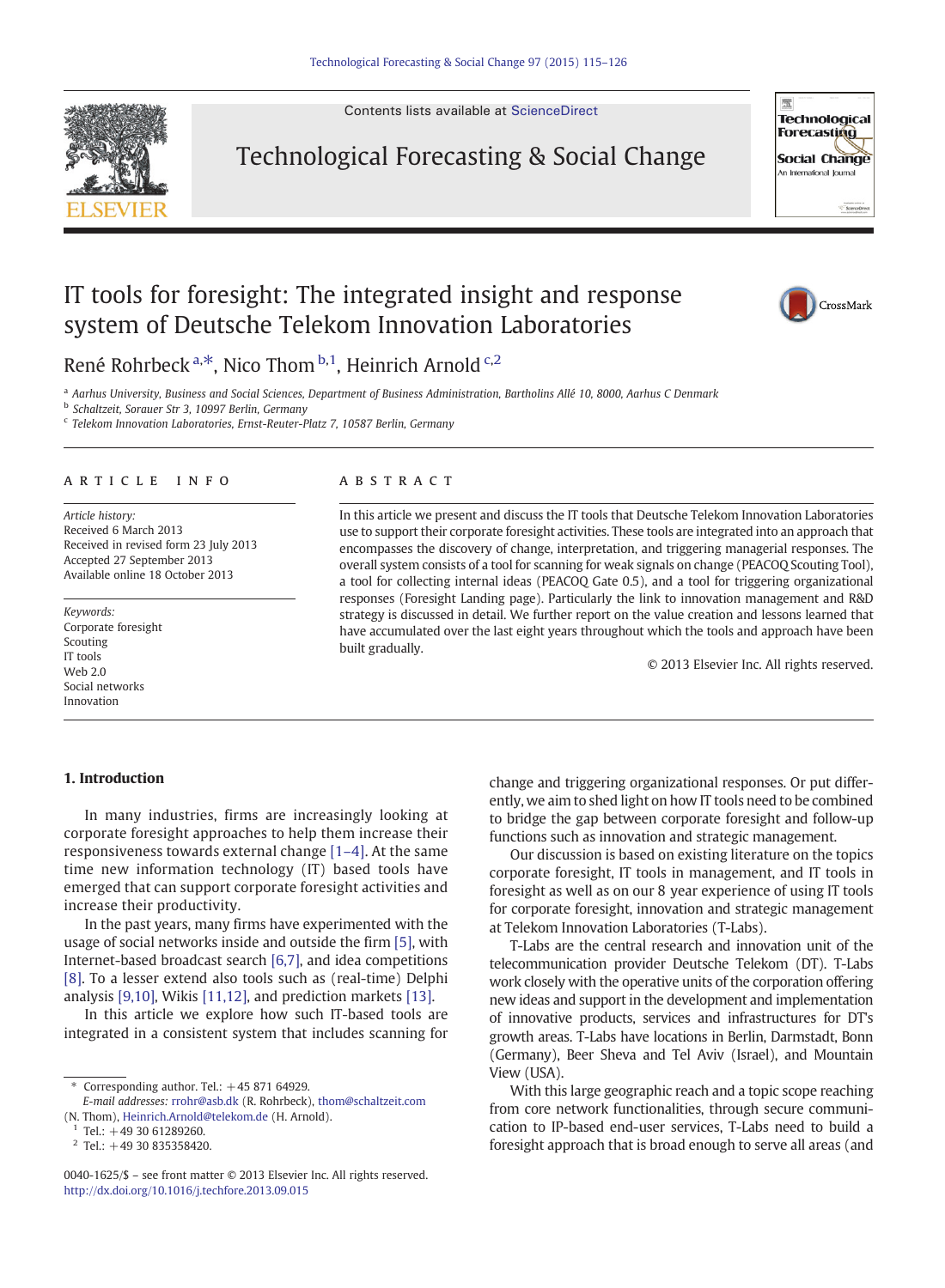potential white spots), but which also generates insights that are concrete enough to trigger organizational responses.

In this article we conclude with lessons learned and general recommendations on how to implement IT-based foresight and innovation management systems.

## 2. Literature review

## 2.1. The corporate foresight process

The foresight process discussion has been inspired and guided particularly by the "Organizations as Interpretation Systems" model of Daft and Weick [\[14\].](#page--1-0) They identified three steps that lead from perceiving change to an organizational response:

- Step 1: "scanning data collection", where the change is perceived
- Step 2: "interpretation data giving meaning", where the perceived change is translated into organizational implications
- Step 3: "learning action taken", where the organization defines and executes a response based on their insights into their environment.

Their model has inspired many foresight activities for both public organizations [\[15,16\]](#page--1-0) and private firms [\[2,17](#page--1-0)–20].

While the model of Daft and Weick is particularly useful as a mental framework it is weaker on highlighting the important aspects of implementing foresight activities. Building on an earlier multiple case study with 19 large European companies we identified 5 major barriers in translating signals on change into organizational responses [\[4\]](#page--1-0) (see Fig. 1).

When designing a foresight process these barriers can be taken as a starting point, which allows identifying the activities that need to be implemented and the actors that would drive these activities. In Fig. 1 we distinguish between the actor responsible for the step and actors that are needed as participants. It can be seen that scouts drive the initial detection of signals in the environment. We define scouts as either internal employees or hired consultants that gather data on changes through multiple means, including expert interviews, data mining, and visiting conferences and other relevant events [\[21\].](#page--1-0)

This first detection is particularly challenging and can be characterized as a search for a needle in a haystack in which you do not know what you are looking for [\[22\].](#page--1-0) Liebl and Schwarz propose to operationalize this search by distinguishing into the novelty aspect ("invention") and the diffusion aspect [\[23\].](#page--1-0) In that way the novelty filter provides a large number of candidates for important changes, and assessing for a sufficient diffusion allows identifying the changes that are on the track to become major changes. At the same time it is important to keep an open mind and not focus too much on a limited number of megatrends, which would in most cases result in additional blind spots [\[24\].](#page--1-0)

After the initial detection most firms would employ foresighters to serve as process facilitators or brokers [\[25\]](#page--1-0) between the scouts and internal stakeholders that trigger organizational actions. We define these foresighters as internal employees, performing the functional task of supporting the translation of change drivers into organizational responses. This functional task can be enacted through re-phrasing of change drivers, publishing trend reports, organizing workshops, creating inspiring visions and scenarios [\[26,27\]](#page--1-0) or through any other suitable methods to increase communication and ensure a high level of participation of internal stakeholders.

These internal stakeholders include upper management decision makers (for example the executive board) and the actors responsible for planning and executing the organizational response. In the process model we mention innovation and strategy managers as two examples for the latter group, but depending on the role distribution in the respective organizations' organizational responses might also be owned by functions such as corporate development, risk management, and strategic marketing.

For innovation management, corporate foresight would be expected to first and foremost contribute by spotting innovation opportunities and initiating innovation projects [\[28\]](#page--1-0), particularly in times when the environment is uncertain [\[29\]](#page--1-0). In addition, firms are also using corporate foresight to continuously monitor and challenge the state-of-the-art of on-going innovation projects and in a more strategic role, to support the identification of new promising innovation fields [\[30\]](#page--1-0). Thus, foresight would also be expected to contribute to the overall innovation capacity of a firm [\[31\].](#page--1-0)

For strategic management, corporate foresight would be expected to contribute to management under uncertainty [\[32,33\]](#page--1-0). More specifically, corporate foresight should help informing decision makers about how to deal with state, effect, and response uncertainty [\[1,34\].](#page--1-0) This is particularly important



Fig. 1. Foresight process with barriers, activities and actors (based on [\[4\]\)](#page--1-0).